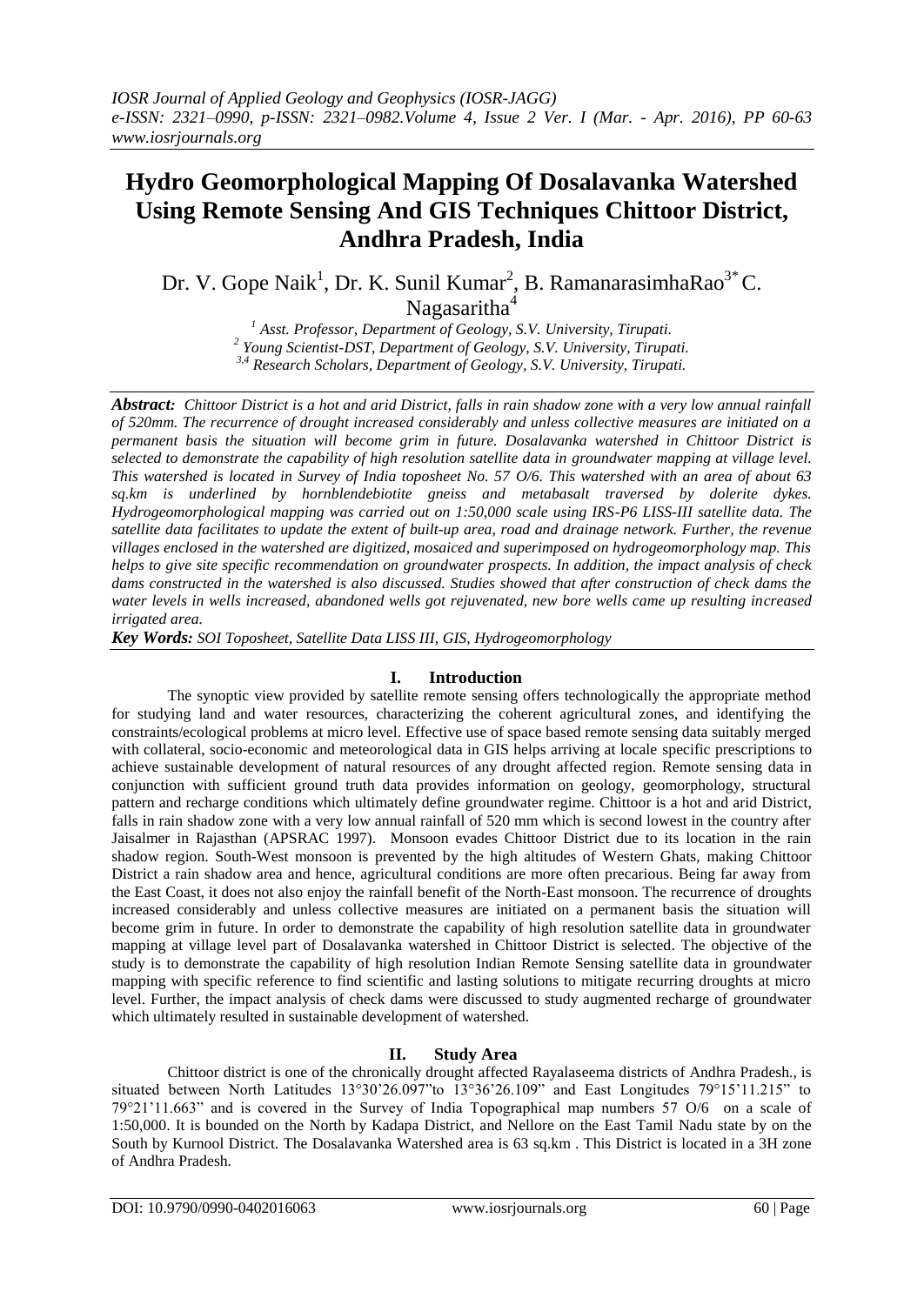

**Figure 1 Location map of Dosalavanka watershed, Chittoor District, A.P, India.**



**Figure 2 Drainage map of Dosalavanka watershed, Chittoor District, A.P, India**

# **III. Methodology**

The term "Hydrogeomorphology" deals mainly with the groundwater prospects of various geomorphic units. Structure and lithology are the two parameters that control the evolution of land forms. In other words, lithology and structure control the groundwater prospects of any region. The Hydrogeomorphological map is given as figure number

The procedure adopted to prepare the hydro geomorphology map of the project area is given in the flow chart (Fig 3). It consists of basically four distinct parts. They are

1) Acquisition of satellite and collateral data

2) Preparation of pre field interpretation maps

3) Limited field checks in the doubtful areas and

4) Preparation of hydro geomorphological map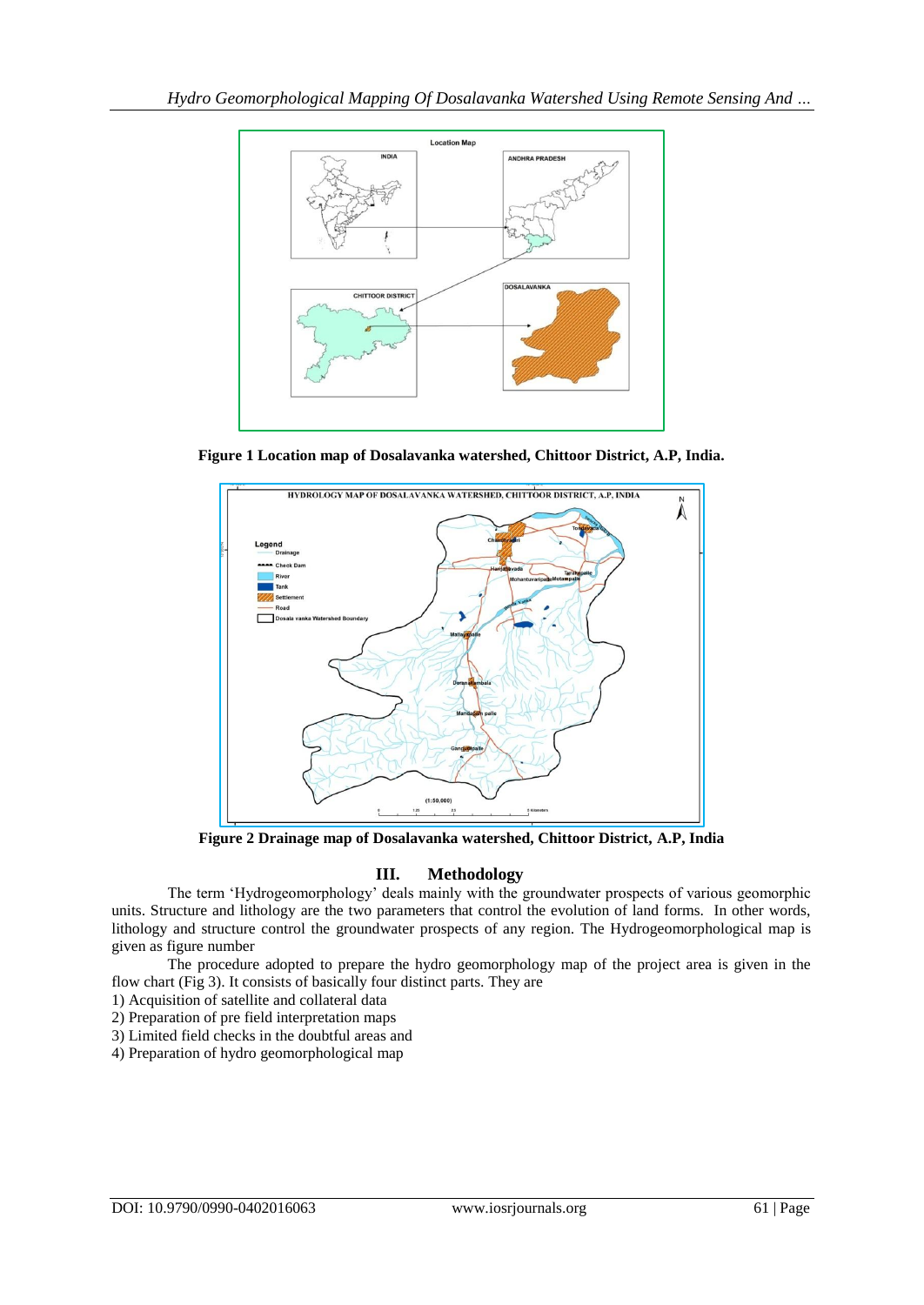

**Figure 3 Flow Chart Showing the Methodology used in preparing the Geomorhological map**



**Figure 4 Hydrogeomorphology Map of Dosalavanka watershed, Chittoor District, A.P, India**

- **1) Shallow Weathered Pediplain (PPS –Hbgn):** It is a gently sloping smooth surface of granite gneiss with less than 5m depth of weathered material, generally covered with red soil. The groundwater prospects are poor to moderate. Moderate yields are expected along fractures/lineaments with yields ranging from 1 to 31ps. These land forms developed in the middle and northwestern part of the catchment area.
- **2) Pediment (PD-Hbgn):** It is a gently sloping rock-cut surface of granites and gneisses with thin veneer of detritus. In general, the groundwater prospects in a pediment area poor.
- **3) Isenberg(I-Hbgn):** This means small light hilly. These landforms are located in the Northeast corner part of the catchment area. Gently sloping rock-cut surface of granites and gneisses with thin veneer of detritus. In general, the groundwater prospects in a pediment area poor.
- **4) Residual Hill (RH-Hbgn):** It is an isolated low relief relict hill occupying considerably small area. The groundwater prospects are poor. These landforms are seen in the granite terrain of the area. These landforms are located in the North part of catchment area.